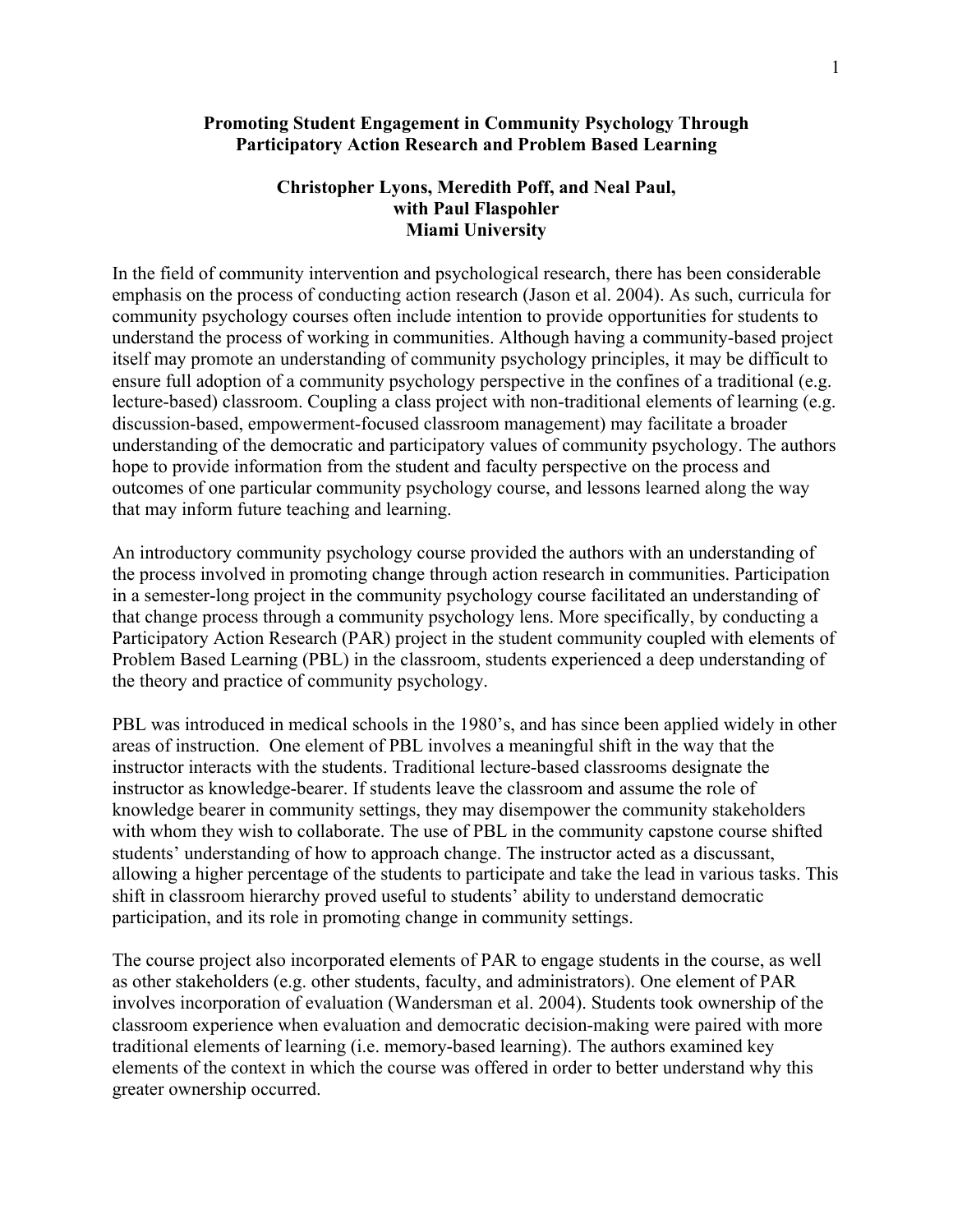#### **The Class**

Miami University defines a capstone course as the merging and application of skills acquired during one's undergraduate years. The community psychology capstone challenges students to draw upon previous coursework in psychology and apply them in novel contexts. The premise of the community capstone course is to define a community, identify a problem or concern facing the community, and to create a project that has an impact on that concern. Students in this class are encouraged to engage in meaningful participatory discussion by defining the community in which they learn and live. The instructor employs a problem-based teaching style, a pedagogical approach that differs from most other classroom styles. For example, the instructor might apply course material in real-time to a semester-long project, or decentralize authority in a way that gives the students an increased level of decision-making power regarding many elements of the class.

The authors were a part of one particular class that shared a uniquely meaningful semester where the outcome of the class warranted further study. In the class, the 20 students were primarily psychology majors in their final year at Miami University. The instructor was a tenure-track faculty member with a Clinical-Community Psychology and Evaluation background.

The structure and fundamental elements of the class project were outlined in the syllabus. Students were required to take four exams that accounted for 30% of their final grade. They were required to identify a specific problem within their community. They were required to submit a written product based on their project and were required to participate in self and peer evaluation. The instructor negotiated every other detail of the syllabus with the class.

Class met three times per week for one hour. Two classes per week were dedicated to the project; the third day was dedicated to content in community psychology. Students learned about community psychology content through student presentations. After the instructor modeled several topics and techniques, students chose a topic (e.g., Human Ecology, Prevention and Promotion, Self-Help and Mutual Support) and decided how to teach the material. The role of the instructor was to clarify content, to encourage deeper discussion of the material, and to help apply community psychology content to the PAR project.

The class project was structured as follows: early in the semester, students were asked to identify several problems they saw within their community. The parameters of the perceived "problems" and "community" were defined by the students. Students defined the "community" as the university setting so that students and the instructor could be viewed as stakeholders in the project. Student ideas about community "problems" were written anonymously on note cards, gathered during class, written out on the chalkboard, and voted on. As a result of this democratic decision-making process, students chose the topic of first-year adjustment and awareness of campus mental health services. Once this problem was identified, students engaged in a process of generating deeper understanding of the problem through exploring perspectives of other stakeholders (e.g., campus police, student mental health providers), relevant literature regarding mental health on college campuses, and qualitative and quantitative study of awareness of mental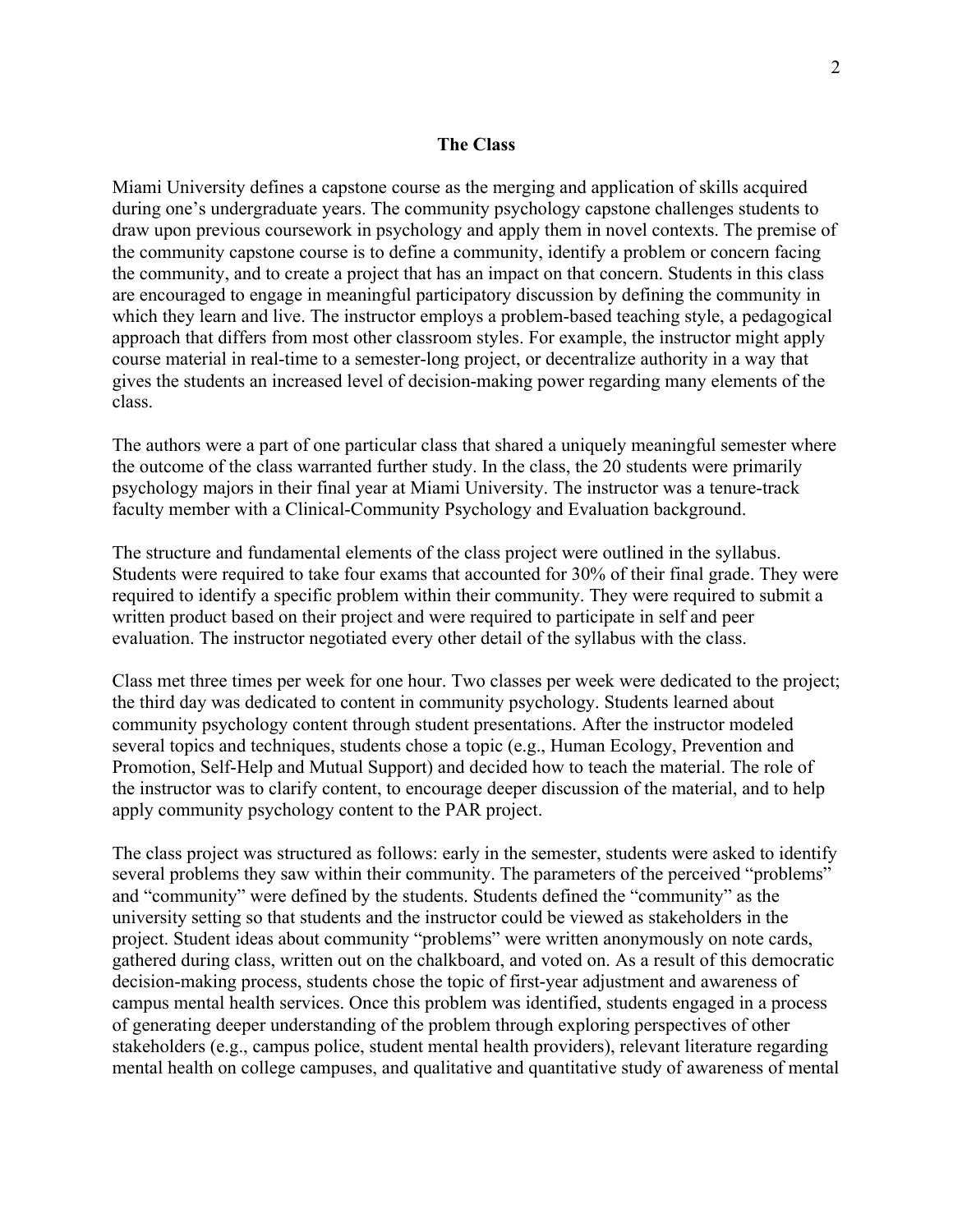health services. During this process, each student was encouraged by the instructor to identify and use their particular talents, skills, and connections within the community.

#### **Evaluation**

The use of evaluation, which can be empowering in certain contexts (Wandersman et al. 2004), became a central ingredient for the class. There were multiple opportunities for evaluation, both inside and outside of the classroom. Students completed self and peer evaluations four times during the semester. Each student evaluated themselves and two randomly assigned peers on four criteria: Attendance, Quality of Work Produced, Cooperation with Team, and Contribution to Effort. In addition, the instructor collected feedback regularly from students about the project topic, the class process, and progress towards class and project goals. The results of these informal evaluations were anonymous and provided an opportunity for the instructor to gauge class climate and make mid-course corrections.

During this course, the instructor found that the students were willing to hold themselves and each other accountable. Self and peer evaluations were surprisingly modest and candid. Students were willing to evaluate themselves and each other consistent with their actual performance. It is possible that students in this class did so because of their desire to produce a quality product or to have an impact on their community. Thus, the willingness to critique self and others presents some evidence of buy-in for the project. Having a "community", or in this case a class, take ownership (Argyris, 1970) and increase capacity for learning and motivation for achieving goals, is putting into practice the goals of community psychologists.

#### **Democratic Participation**

In this capstone course, students participated in virtually every class decision. Students chose tasks, set deadlines, determined the methods for gathering data, which groups they wanted to be in, and who would lead each task-group. The instructor facilitated the students' knowledge of their own resources and ability to understand and apply the material. The students also had considerable power to choose exam dates.

At first, students had trouble adjusting to this greater ownership of class decision-making. Several students would question the process of selecting a topic of study before and after class, and why it was so important to get every single student to participate and play a role. After all, some students are hesitant to speak up. However, it is possible that the greater sense of choice and call for participation made students more accountable and motivated to create a final product of which they took ownership. By taking this measured risk of allowing students the opportunity to have more power over decisions made, there were clear advantages in what students learned. For example, the relationship that students had to the material was more personalized. Instead of the instructor offering applied examples from previous academic work, students molded the way that they learned information based on how it currently applied to the project and to their university context. Another clear advantage of this style of teaching was that multiple aspects of the class determined final grades. It is possible that acknowledging the importance of participation in the grading scheme encouraged students to engage meaningfully in the democratic decision-making process.